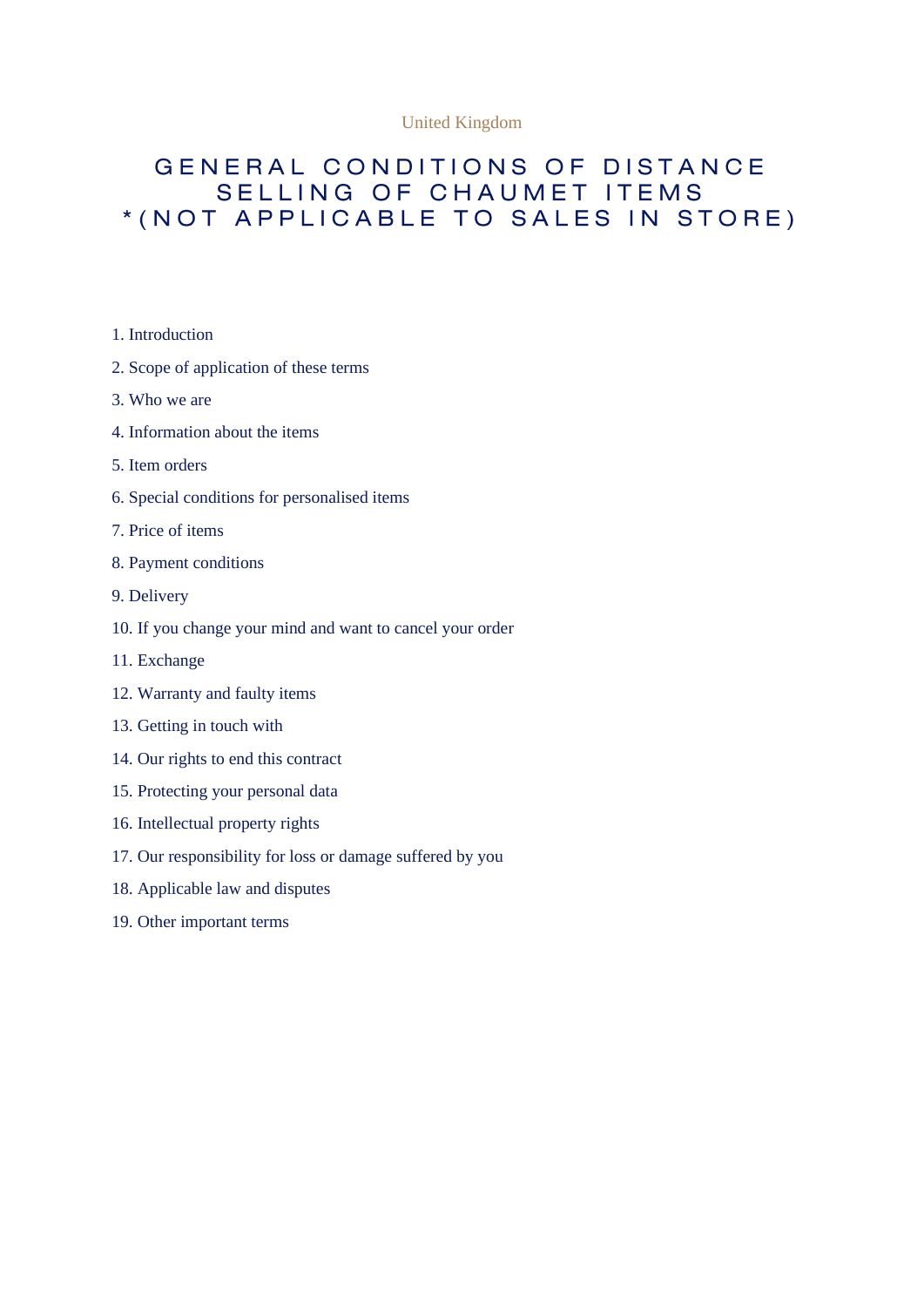# **1. Introduction**

Chaumet (London) Ltd (**Chaumet**) offers items for sale to consumers in the UK.

Chaumet offers its products for sale through its network of stores. Alongside this, we offer some of our products for sale by telephone or email: this is called our **Distance Selling Service.**

The list of Chaumet items available as part of the Distance Selling Service may be viewed on the [www.chaumet.com/en](http://www.chaumet.com/en) website.

The use of the Distance Selling Service is reserved for consumers only. If you are a trade or business buyer, please contact [information@chaumet.com](mailto:information@chaumet.com) for more information.

## **2. Scope of application of these terms**

These are the terms and conditions on which we supply our products to UK customers by telephone or by email.

Please read these terms carefully before you submit your order to us. These terms tell you who we are, how we will provide products to you, how you and we may change or end the contract, what to do if there is a problem and other important information.

#### **3. Who we are**

We are Chaumet (London) Ltd, a company registered in England and Wales. Our company registration number is 02843377. Our registered office is at 15th Floor 6 Bevis Marks, Bury Court, London, United Kingdom, EC3A 7BA. Our VAT number is GB645443239.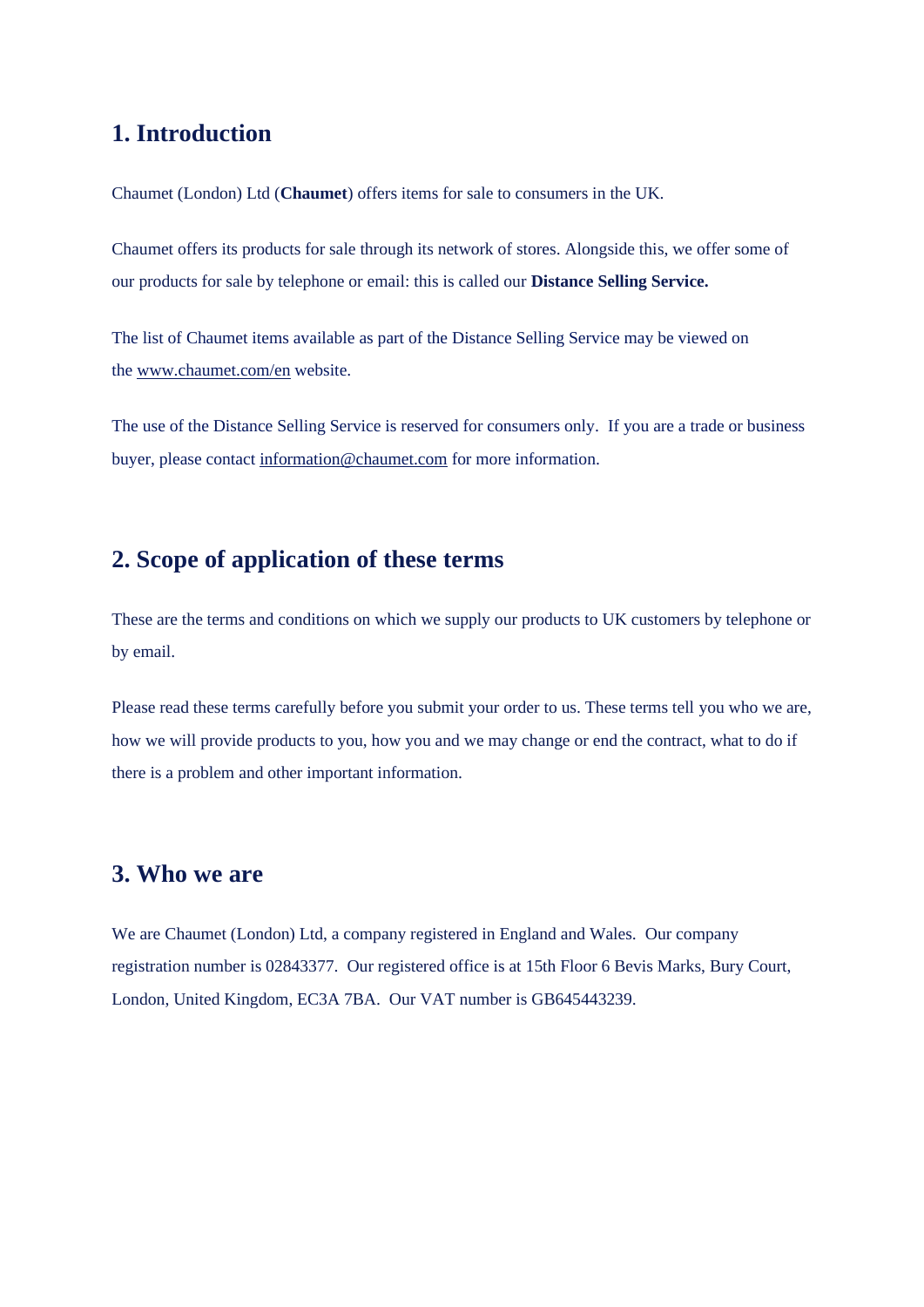## **4. Information about the items**

Information about all of Chaumet items that are available through the Distance Selling Service by Chaumet is available in all Chaumet stores as well as on the [www.chaumet.com/en](http://www.chaumet.com/enw) website.

# **5. Item orders**

You can make an enquiry about or place an order for an item through the Chaumet Distance Selling Service by either:

- telephoning  $+ +442039176250$  (cost of a local call),
- via the automatic call-back function at Chaumet's expense implemented on the [chaumet.com/en](http://www.chaumet.com/enw) website from Monday to Saturday, except on public holidays; or
- sending an email to [shopuk@chaumet.com](mailto:shopuk@chaumet.com)

The customer retains responsibility for the telecommunications expenses when accessing the internet using the [www.chaumet.com/en](http://www.chaumet.com/en) website.

The photographs, graphics and descriptions of the products offered for sale are indicative only and are not binding on Chaumet. Although we have made every effort to display the colours accurately, we cannot guarantee that a device's display of the colours accurately reflects the colour of the items. Your item may vary slightly from those images. The packaging of the items may also vary from that shown in any images on our website. Customers are able to obtain additional information by contacting the Chaumet Distance Selling Service by telephone or by e-mail.

Through the Distance Selling Service, you can discuss the items with a Chaumet sales associate, and check your details, the details of your order and its total price, and correct any errors prior to submitting your order to us.

We shall only accept your order once payment of the order in full has been received by us. We shall then send you confirmation of the order, stating shipment of the items. At this point a contract will come into existence between you and us.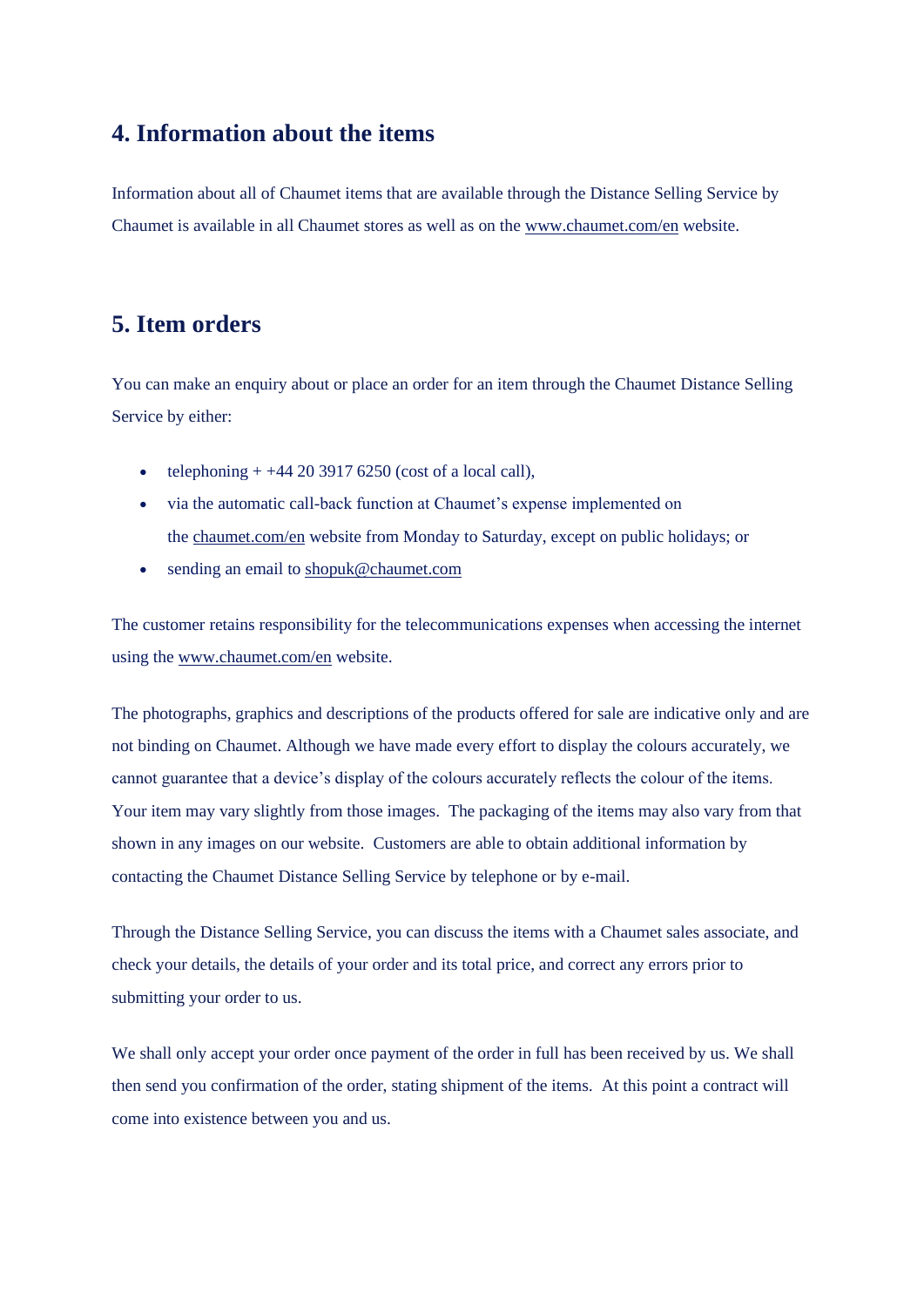Chaumet shall be entitled to refuse an order for any reason, including if we consider that it is abnormal or placed in bad faith, or if there is a dispute regarding payment of a previous order. If Chaumet is unable to accept your order because the product is out of stock, because of unexpected limits on our resources which we could not reasonably plan for, because we have identified an error in the price or description of the product or because we are unable to meet a delivery deadline we will inform you and you will not be charged.

We cannot make any changes to your order once it has been shipped.

# **6. Special conditions for personalised items**

Chaumet offers personalisation of certain products including engraving, and adjustment to size of a wrist watch or jewellery item. These special conditions apply to all sales of personalised items as a part of the Distance Selling Service. All of the other provisions of these terms and conditions of sale shall remain applicable.

#### **6.1. Order Procedure**

The order of personalised items is placed in accordance with the provisions of Article 5 above.

By personalised items, Chaumet means any item that has been modified to better meet a customer's requirements. Personalisation may include, but is not limited to:

- Item on which an engraving has been made
- Ring which has been adjusted to size
- Bracelet or necklace whose length has been modified

– Watch strap whose length has been modified, either by removal of links for steel or gold bracelets or by cutting the strap for rubber wrist straps.

The description of changes to be made to the items shall be detailed in writing (including via email) by Chaumet's Distance Selling Service. Changes shall only be made to the items once the customer's explicit acceptance has been given by the customer in writing (including via email)..

A deposit may be required to make an order for a personalised item in accordance with Article 8.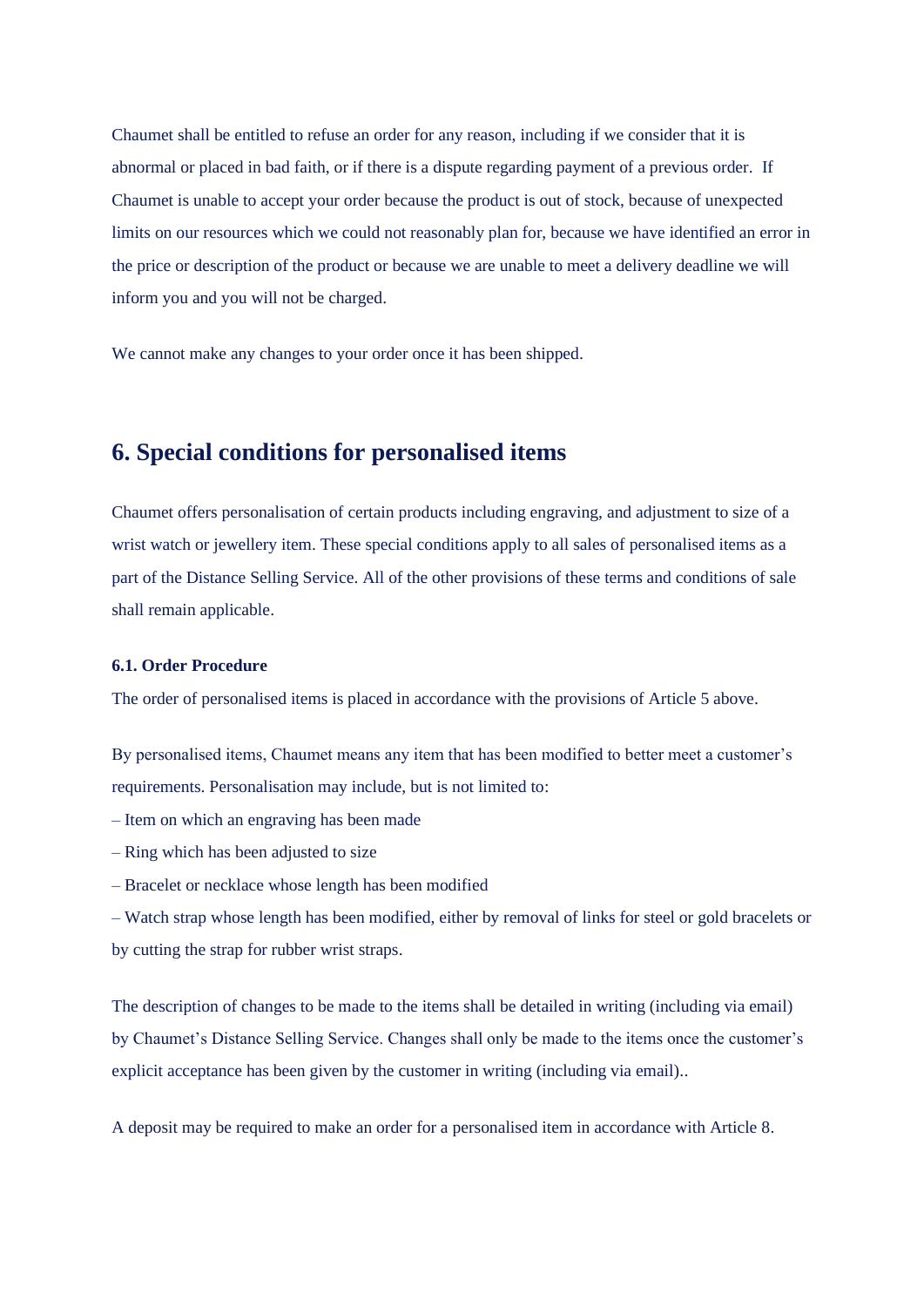#### **6.2. Returns and Exchange of Personalised items**

On account of their distinct personalised character, personalised items cannot be returned, refunded or exchanged unless they are faulty. Consequently, Articles 10 and 11 of these terms and conditions do not apply to personalised items, whatever the personalisation service used. Notwithstanding the foregoing, the customer continues to benefit from the guarantees set out in Article 11 of these terms and conditions.

#### **7. Price of items**

The price of the items is stated in pounds sterling, including all domestic taxes, unless expressly agreed otherwise when placing the order by telephone or email with the Distance Selling Service.

Domestic delivery costs within the UK are offered to customers.

For orders delivered outside the UK, including the Channel Islands, delivery costs will be communicated on a case-by-case basis.

If we accept and process your order where a pricing error is obvious and unmistakeable and could reasonably have been recognised by you as a mispricing, we may end the contract, refund you any sums you have paid and require the return of any products provided to you.

### **8. Payment conditions**

A sale is confirmed only once payment has been received by Chaumet. Payment can be made by way of a secured payment link emailed to the customer, or by bank transfer. The following network payment cards are accepted: Visa, Eurocard/Mastercard, American Express, Alipay, Union Pay.

Chaumet reserves the right to require the payment of a deposit to reserve any item or the items for the customer. Indeed, certain articles available for sale by telephone or email are unique pieces, limited series or personalised items. Therefore a customer who wishes to acquire this type of item shall have to confirm their order by means of the payment of a deposit equivalent to at least 20% of the total amount of the order.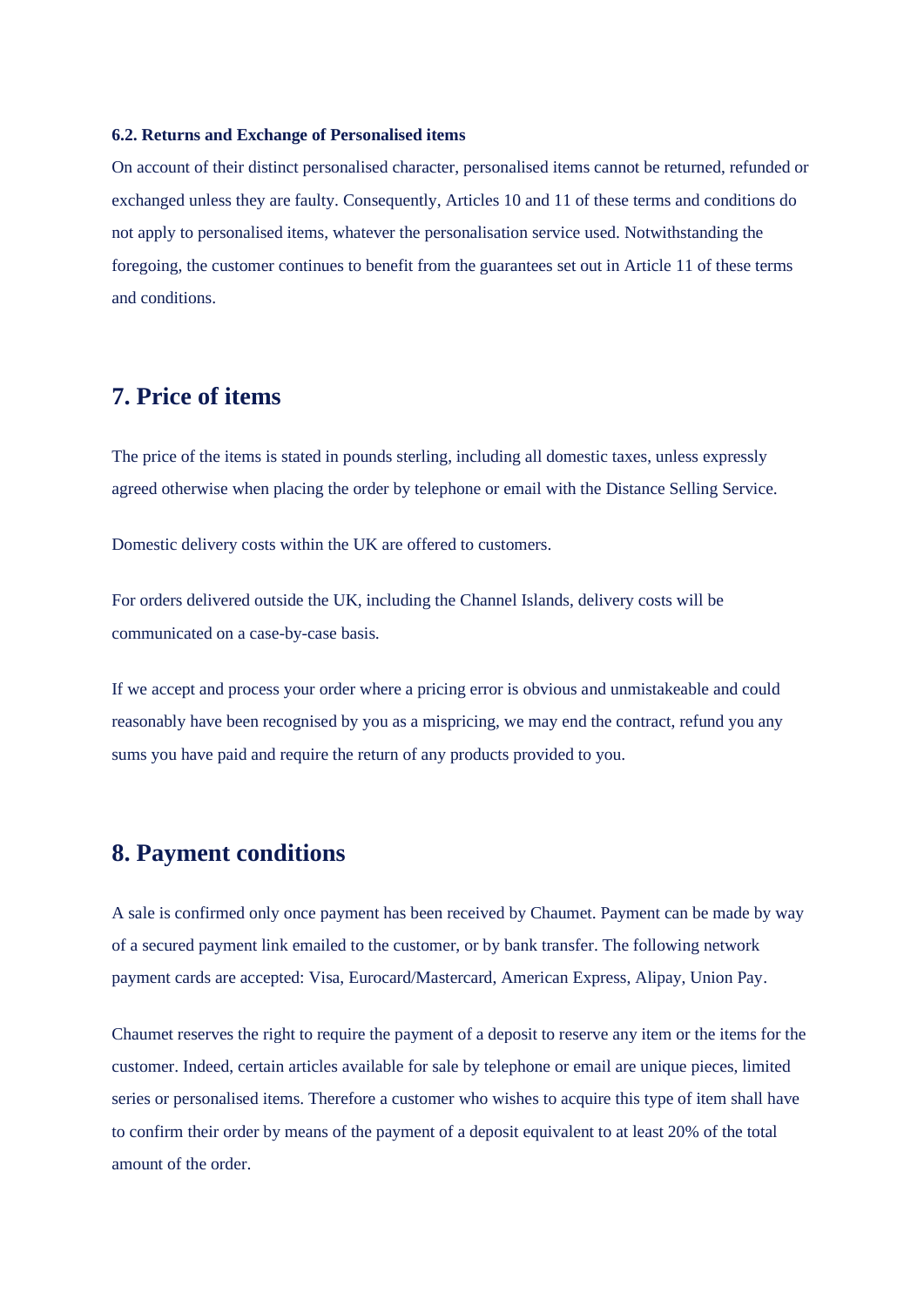You will own the items once we have received payment in full.

# **9. Delivery**

Subject to the provisions of the paragraph below, the delivery of the items may be made only to the customer's permanent home, except by express agreement given by Chaumet Distance Selling Service in writing. Delivery cannot be made to hotels, business addresses or post-office boxes.

You may also have the items delivered to a natural person of your choice as part of the Gift Service offered by Chaumet.

If no one is available at your address to take delivery you will be contacted either by the Chaumet Distant Selling team or an agent from the delivery company to arrange for a re-delivery date.

Chaumet or its nominated delivery service will deliver the items to you. Delivery dates and times are estimates only and may be delayed during busy periods or for other reasons.

If our delivery of the products is delayed beyond 30 days of the due date by an event outside our control then we will contact you as soon as possible to let you know and we will take steps to minimise the effect of the delay. Provided we do this we will not be liable for delays caused by the event, but if there is a risk of substantial delay you may contact us to end the contract and receive a refund for any products you have paid for but not received.

## **10. If you change your mind and want to cancel**

Unless you have ordered personalised items, you can change your mind and cancel your order within fourteen (14) days following the delivery date.

Prior to sending the package back, we ask you to get in touch the Chaumet Distant Selling Service who will send you a return form and pre-paid shipping label (for returns from within the UK) and guide you through the return process. For returns from outside the UK, including from the Channel Islands, return costs will be communicated on a case-by-case basis and may be paid directly by you.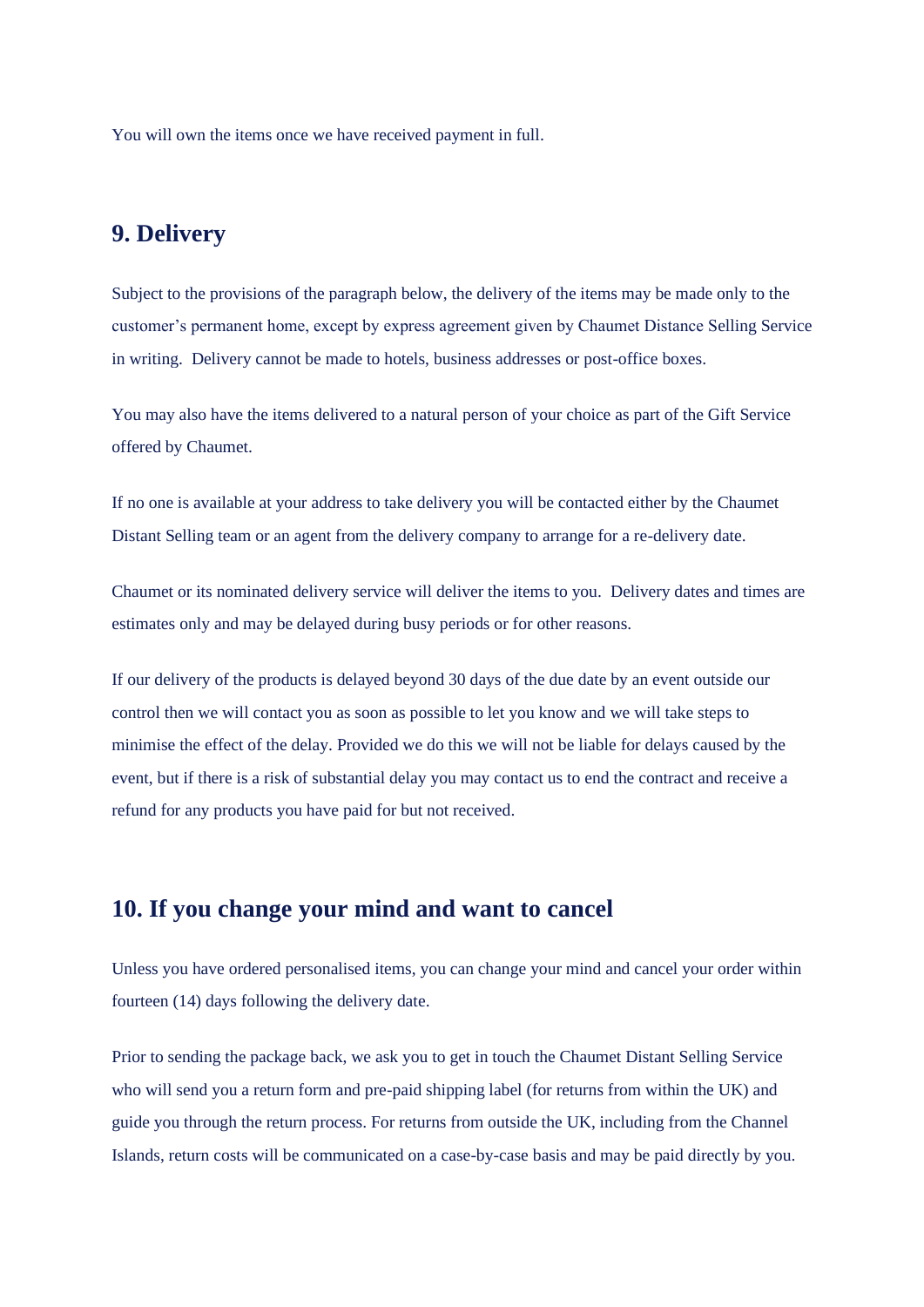The items must be returned to us in their original packaging, complete (boxes, accessories, protective materials, booklet, warranty) and accompanied by a completed return order form and a copy of the invoice to the following address: Chaumet London New Bond Street 174 New Bond Street London W1S 4RG. Chaumet will acknowledge receipt of the items by email upon arrival.

The refund of the returned items at the invoiced price shall be made, according to the payment method for the items, by credit of the customer's bank account corresponding to the credit card used for the payment or by transfer to the customer's bank account, within thirty days following receipt by Chaumet of the returned items.

When using the Gift Service, the right to cancel must be exercised by the customer and cannot be exercised by the recipient of the gift.

Returned items which are incomplete, damaged, spoiled, soiled or in any other condition in which we reasonably think that the product has been used or worn, shall neither be refunded nor exchanged and shall be returned to you by post.

## **11. Exchange**

Unless you have ordered personalised items, Chaumet wishes to offer its customers the possibility of exchanging items delivered according to the conditions described below.

The customer may, at his choice, within thirty (30) days following the delivery date:

• Make an exchange through the Distance Selling Service. In this case, the customer may call or email the Distance Selling Service and shall have to return the delivered items in their original packaging, complete (boxes, accessories, protective materials, booklet, warranty) and accompanied by a completed return order form and a copy of the invoice , to the following address: Chaumet London New Bond Street 174 New Bond Street London W1S 4RG, using the shipping label sent by the our Distance Selling Service Team.

Return costs and new delivery costs within the UK are offered to customers for up to one (1) exchange per order. For returns and exchanges from outside the UK, including from the Channel Islands, return and new delivery costs will be communicated on a case-by-case basis.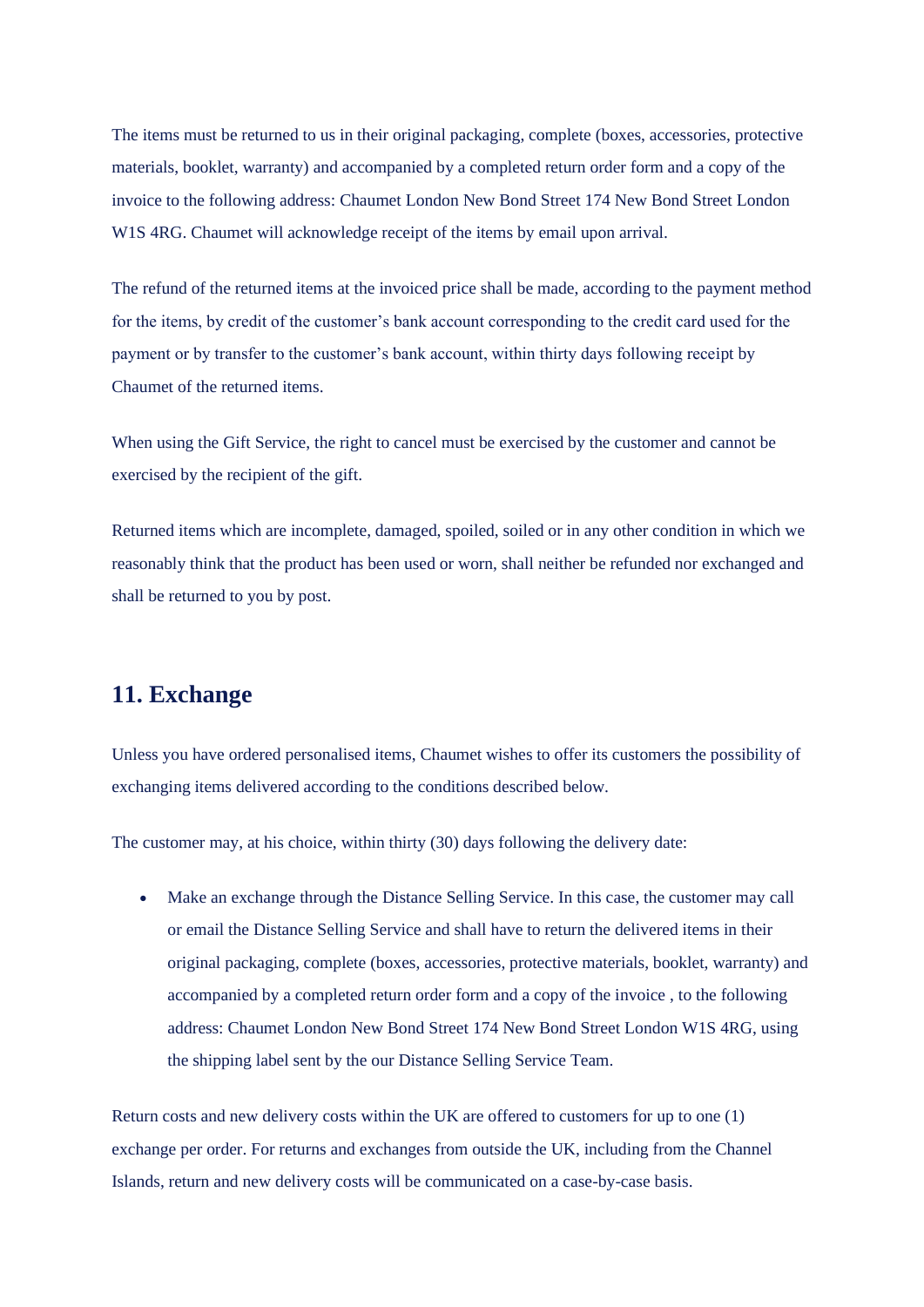It is the customer's responsibility to keep a proof of return postage.

Any new delivery may be made only once Chaumet has received the items returned by the customer.

• Go in person to the Chaume store at 174 New Bond St, London W1S 4RG, with the delivered items in their original packaging, complete (boxes, accessories, booklet, warranty) and a copy of the invoice in order to perform the exchange.

Regardless of the option chosen, returned items which are incomplete, damaged, spoiled, soiled or in any other condition in which we reasonably think that the product has been used or worn, shall neither be refunded nor exchanged and shall be returned by post in the case of an exchange at distance.

In case of an exchange of items, the initial sale contract shall be rescinded. The payment of the new sale shall be made by offsetting it with the amount of the previous sale, it being understood that any overpayment shall give rise to the issuance of a credit note to the customer's benefit.

In the event of an exchange of items via the Distance Selling Service, the new sale shall be subject to these General Conditions of Sale.

## **12. Warranty and faulty items**

As well as any specific warranty conditions applicable to an item that are communicated you with the delivered item, Chaumet items are subject to the warranty conditions laid down by the law. If you think your items are faulty, misdescribed or are not what you ordered, please get in touch with the Chaumet Distance Selling Service by telephone or email and return the items in question to us. We will pay the costs of postage.

During the expected lifespan of your product your legal rights entitle you to the following:

Up to 30 days: if your products are faulty, then you can get an immediate refund.

Up to six months: if your products cannot be repaired or replaced, then you're entitled to a full refund, in most cases.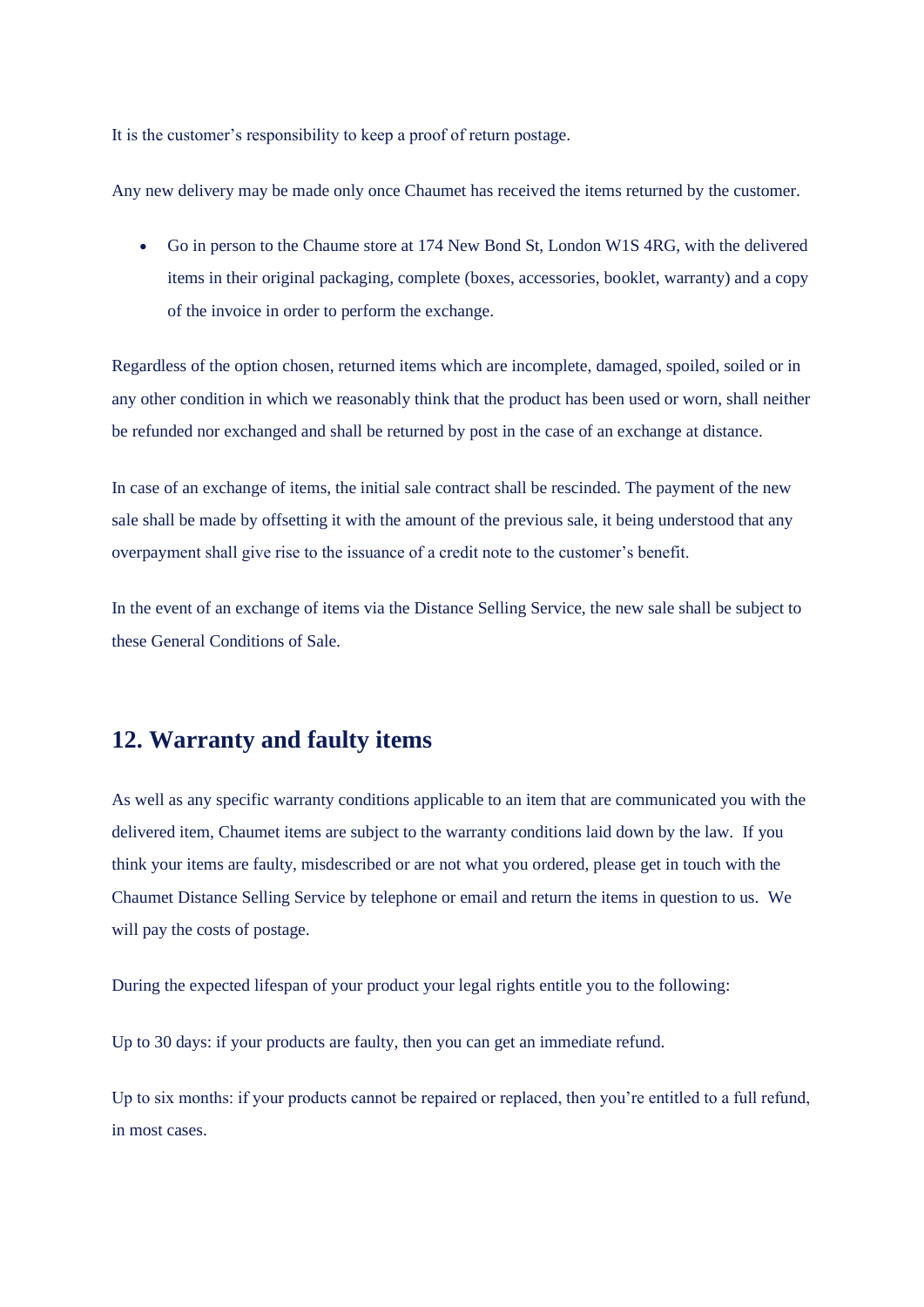Up to six years: if your products do not last a reasonable length of time you may be entitled to some money back.

## **13. Getting in touch with us**

For any information, claim or question relating to these terms and conditions of sale or the items themselves, please contact Chaumet Distance Selling Service by telephone: +44 20 3917 6250, or by e-mail: shopuk@chaumet.com, stating, if relevant, information relating to your order.

We may contact you at the telephone number or email address you give us as a part of your order.

## **14. Our rights to end this contract**

We may end the contract for a product at any time by writing to you if you do not make any payment to us when it is due and you still do not make payment within 7 days of us reminding you that payment is due. Any deposit will be refunded. We may also end the contract by writing to you if you do not, within a reasonable time, allow us or our nominated parcel delivery service to deliver the products to you or collect them from us.

### **15. Protection of your personal data**

Personal Data may be processed by CHAUMET as a part of the Distance Selling Service. Consequently, CHAUMET will be subject to the obligations provided by the applicable regulation on the protection of Personal Data, in particular the GDPR and the UK GDPR. For more information on the practices of CHAUMET with regards to personal data protection, you can click on [https://www.chaumet.com/en/privacy-policy.](https://www.chaumet.com/en/privacy-policy)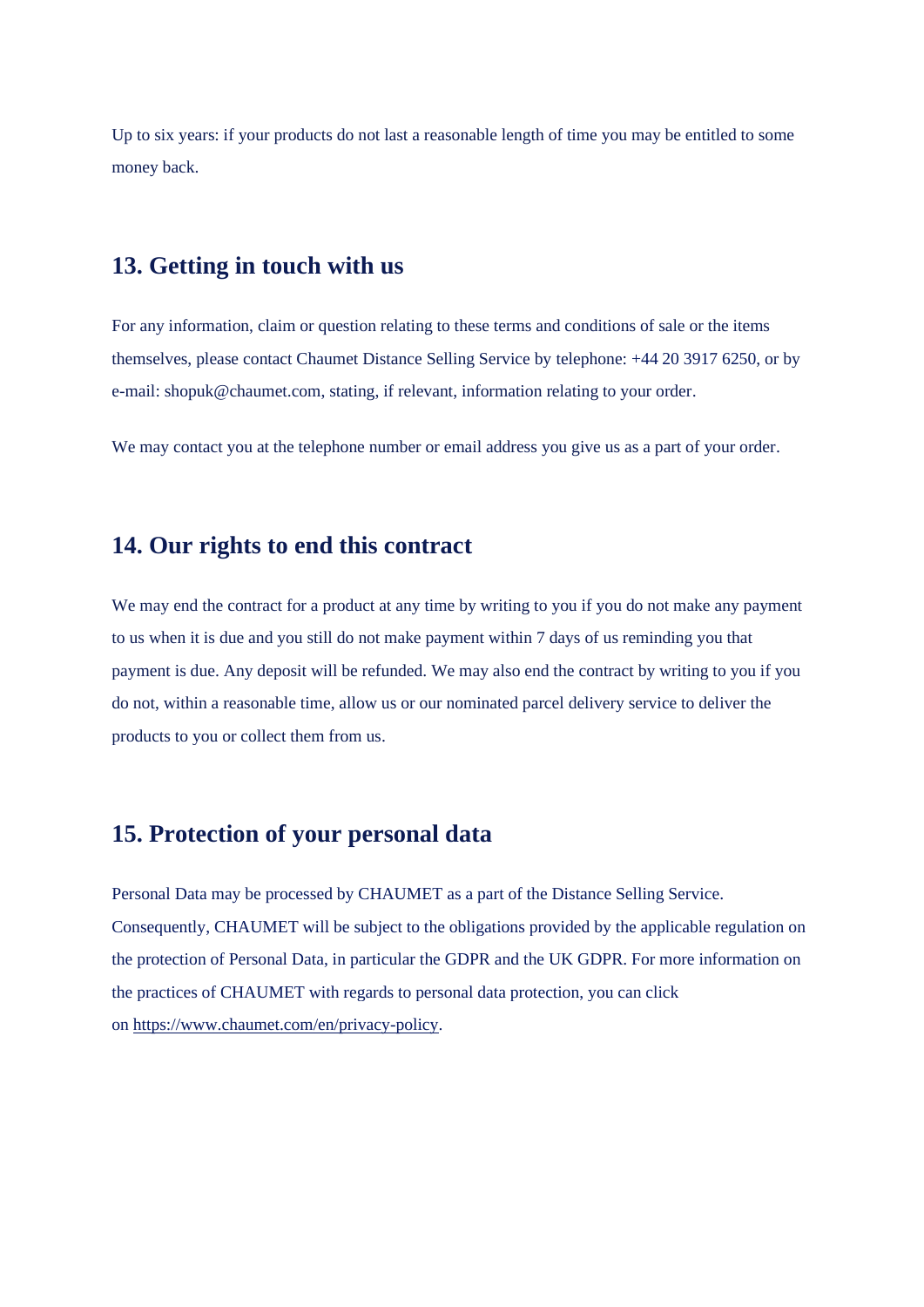# **16. Intellectual property rights**

The "Chaumet" trade mark, as well as all the figurative trade marks or otherwise and more generally all other trade marks, illustrations, images and logotypes shown on our website, on any Chaumet items, their accessories or their packaging, whether or not they are registered, are and shall remain the exclusive property of Chaumet. Any total or partial reproduction, modification or use of these trade marks, illustrations, images, and logos, for any reason and on any media, without Chaumet's prior and express consent, is strictly prohibited. This is also the case for any combination or conjunction with any other trade mark, symbol, logotype and more generally any distinctive sign intended to form a composite logo. This shall also be the case for all copyright, designs and models and, patents which belong to Chaumet.

### **17. Our responsibility for loss or damage suffered by you**

If we fail to comply with these terms, we are responsible for loss or damage you suffer that is a foreseeable result of our breaking this contract or our failing to use reasonable care and skill, but we are not responsible for any loss or damage that is not foreseeable. Loss or damage is foreseeable if either it is obvious that it will happen or if, at the time the contract was made, both we and you knew it might happen, for example, if you discussed it with us during the sales process.

We do not exclude or limit in any way our liability to you where it would be unlawful to do so. This includes liability for death or personal injury caused by our negligence or the negligence of our employees, agents or subcontractors; for fraud or fraudulent misrepresentation; for breach of your legal rights in relation to the products; and for defective products under the Consumer Protection Act 1987.

We are not liable for business losses. We only supply the products for domestic and private use. If you use the products for any commercial, business or re-sale purpose we will have no liability to you for any loss of profit, loss of business, business interruption, or loss of business opportunity.